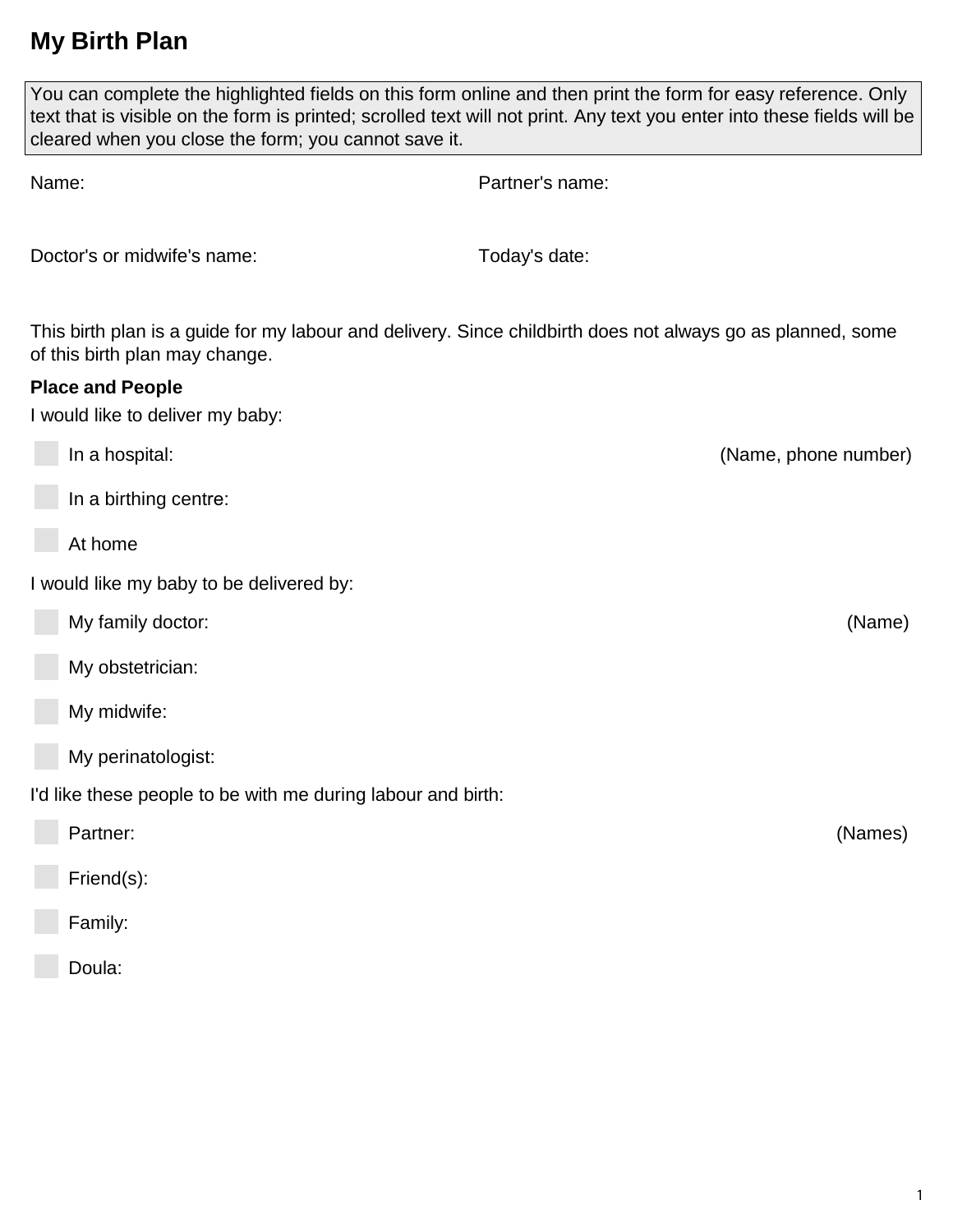#### **During Labour**

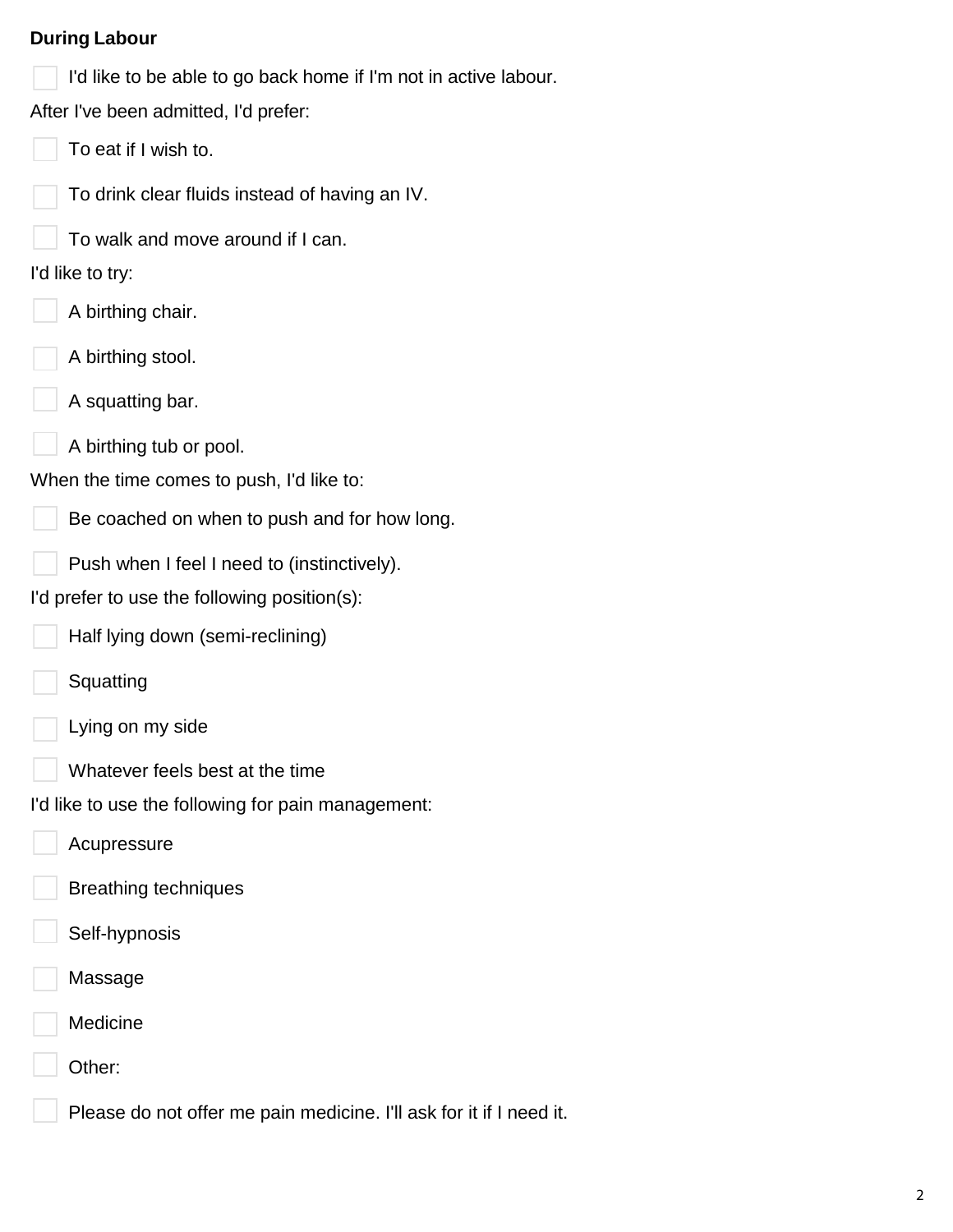| If I decide to use medicine for pain, I prefer: |
|-------------------------------------------------|
|-------------------------------------------------|

- Epidural anesthesia.
- Local anesthesia.
- Pudendal or paracervical block.
- An opioid.

#### **Birth**

I would like to:

Take all possible steps to avoid an episiotomy.



### After the birth, I'd like to:

Hold my baby right away, before any procedures that are not urgent.

Breast-feed as soon as possible.

Have my partner cut the umbilical cord.

## **C-Section**

If I have a C-section, I:



Would like to see my baby coming out.

Would like my partner present during the operation.

### **After the Birth**

After delivering the baby, I'd like to:

- Have my partner be with the baby whenever I can't be.
- Stay in a private room.
- Have my partner stay with me in my room.
- Breast-feed only.
- Bottle-feed with formula only.